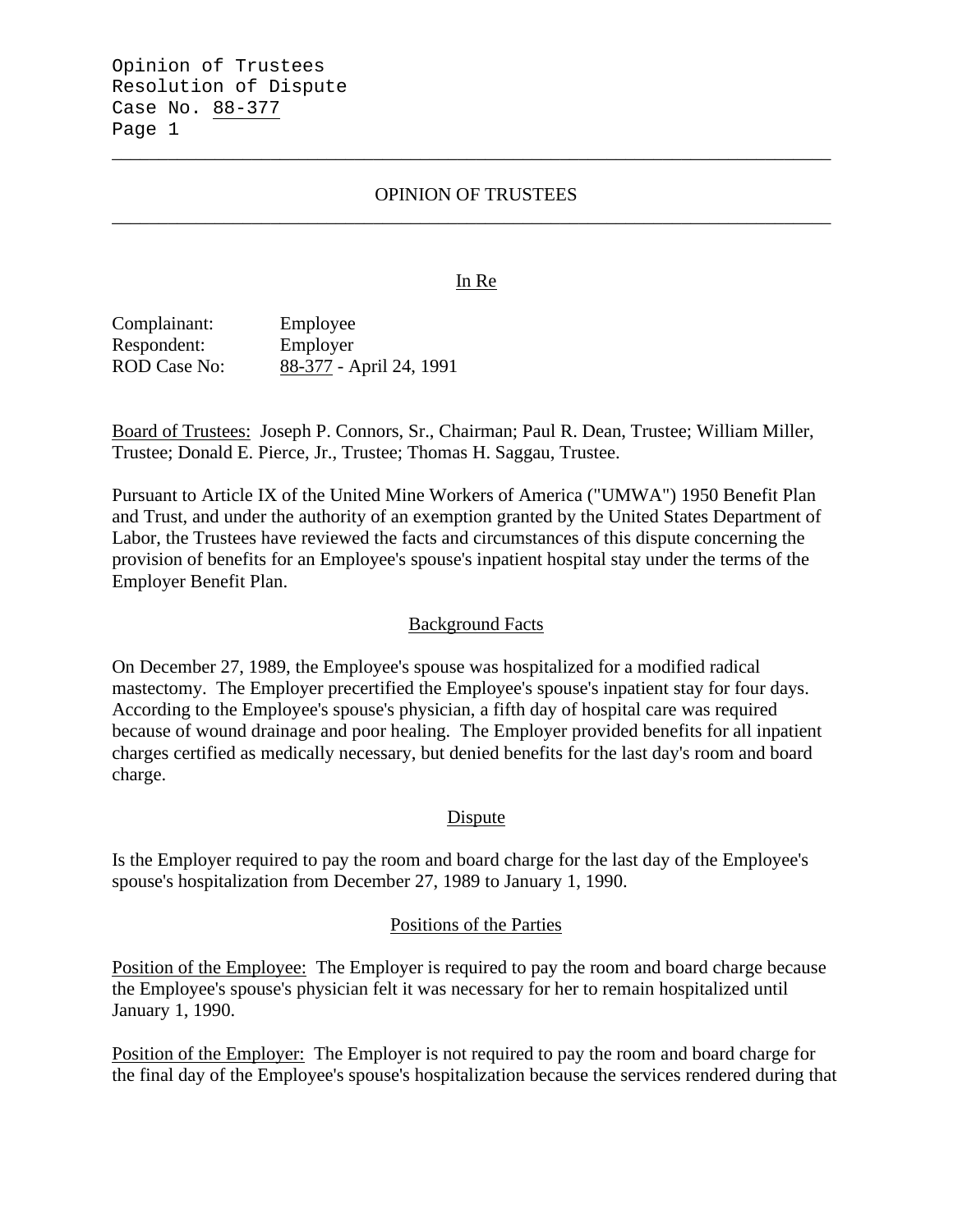Opinion of Trustees Resolution of Dispute Case No. 88-377 Page 2 period could have been safely and adequately provided on an outpatient basis, and hospitalization was not medically necessary.

## Pertinent Provisions

The Introduction to Article III of the Employer Benefit Plan provides:

## Article III - Benefits

Covered services shall be limited to those services which are reasonable and necessary for the diagnosis or treatment of an illness or injury and which are given at the appropriate level of care, or are otherwise provided for In the Plan. The fact that a procedure or level of care Is prescribed by a physician does not mean that it Is medically reasonable or necessary or that it is covered under this Plan. In determining questions of reasonableness and necessity, due consideration will be given to the customary practices of physicians in the community where the service is provided. Services which are not reasonable and necessary shall include, but are not limited to the following: procedures which are of unproven value or of questionable current usefulness; procedures which tend to be redundant when performed in combination with other procedures; diagnostic procedures which are unlikely to provide a physician with additional information when they are used repeatedly; procedures which are not ordered by a physician or which are not documented in timely fashion in the patient's medical records; procedures which can be performed with equal efficiency at a lower level of care. Covered services that are medically necessary will continue to be provided, and accordingly this paragraph shall not be construed to detract from plan coverage or eligibility as described in this Article III.

Article III. A. (1) (a) of the Employer Benefit Plan provides in pertinent part:

- (1) Inpatient Hospital Benefits
	- (a) Semi-private room

When a Beneficiary is admitted by a licensed physician (hereinafter "physician") for treatment as an inpatient to an Accredited Hospital (hereinafter "hospital"), benefits will be provided for semi-private room accommodations (including special diets and general nursing care) and all medically necessary services provided by the hospital as set out below for the diagnosis and treatment of the Beneficiary's condition.

#### Discussion

The Introduction to Article III of the Employer Benefit Plan states that covered services shall be limited to those services which are reasonable and necessary for the diagnosis or treatment of an